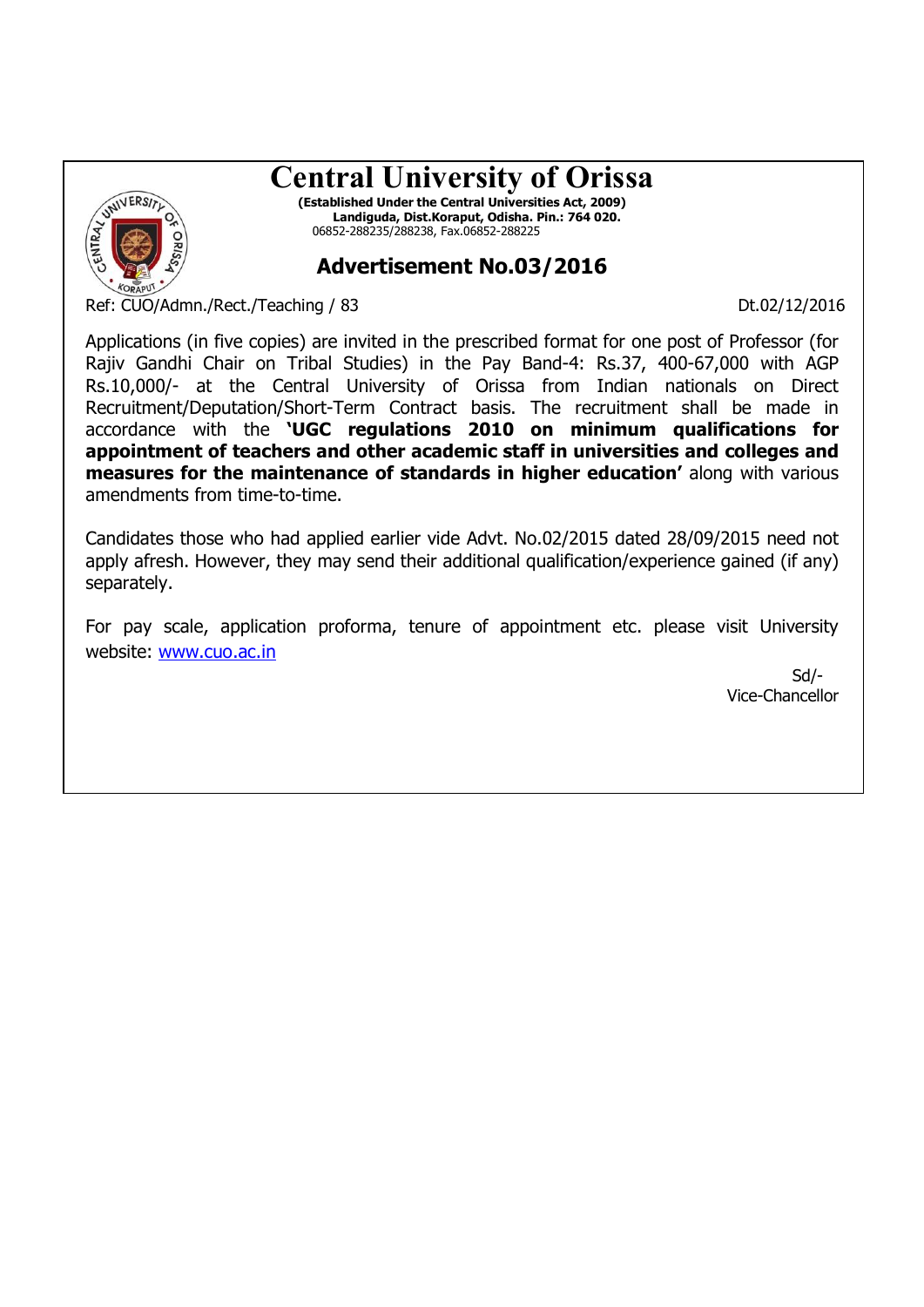

## **Central University of Orissa**

**(Established Under the Central Universities Act, 2009) Landiguda, Dist.Koraput, Odisha. Pin.: 764 020.** 06852-288235/288238, Fax.06852-288225

### **Advertisement No.03/2016**

Ref: CUO/Admn./Rect./Teaching / 83 Dt.02/12/2016

The Central University of Orissa, Koraput has been selected by the UGC for carrying out higher research and extension activities on issues relating to Tribal People. In order to give a fillip to the studies concerning to the Tribal People, a Chair for Tribal Studies in the cadre of Professor has been sanctioned. Persons having the proven ability to carry out independent high quality research in tribal studies, guide in tribal studies and related areas and possessing minimum eligible qualification prescribed for the post of Professor as per UGC norms may apply.

Applications (in five copies) are invited in the prescribed format for the post of Professor (for Rajiv Gandhi Chair on Tribal Studies) at the Central University of Orissa from Indian nationals on Direct Recruitment/Deputation/Short-Term Contract basis. The recruitment shall be made in accordance with the **'UGC regulations 2010 on minimum qualifications for appointment of teachers and other academic staff in universities and colleges and measures for the maintenance of standards in higher education'** along with various amendments from time-to-time.

**The tenure of the appointment shall be up to July 2018 or 65 years of age whichever is earlier.**

| SI.<br>No. | <b>Name of the Post</b>                                                  | <b>Pay Band</b><br>(Rs.) | Acad.<br>Gr. Pay<br>(Rs.) | <b>No of Posts</b> |
|------------|--------------------------------------------------------------------------|--------------------------|---------------------------|--------------------|
| 01         | <b>PROFESSOR</b><br>(for Rajiv Gandhi Chair on<br><b>Tribal Studies)</b> | 37,400-67,000/-          | $10,000/-$                | 01 UR              |

#### **HOW TO APPLY**:

Application form along with detailed instructions can be downloaded from our website: www.cuo.ac.in. Duly filled in application(s) complete in all respects along with MICR Coded Demand Draft for Rs.500/- (SC / ST / PWD and Women Candidates are exempted) drawn in favour of the CENTRAL UNIVERSITY OF ORISSA, payable at KORAPUT to be sent by Speed Post / Registered Post to the DY.REGISTRAR (ADMN.), CENTAL UNIVERSITY OF ORISSA, LANDIGUDA, KORAPUT, ODISHA-764 020 on or before the due date. **Last date for submission of filled in application is 16/01/2017. The envelope containing the filled in application is to be super-scribed with the post applied for. The University reserves the right to hold the interview at Koraput or its camp office at Bhubaneswar.** Candidates those who had applied earlier vide Advt. No.02/2015 dated 28/09/2015 need not apply afresh. However, they may send their additional qualification/experience gained (if any) separately.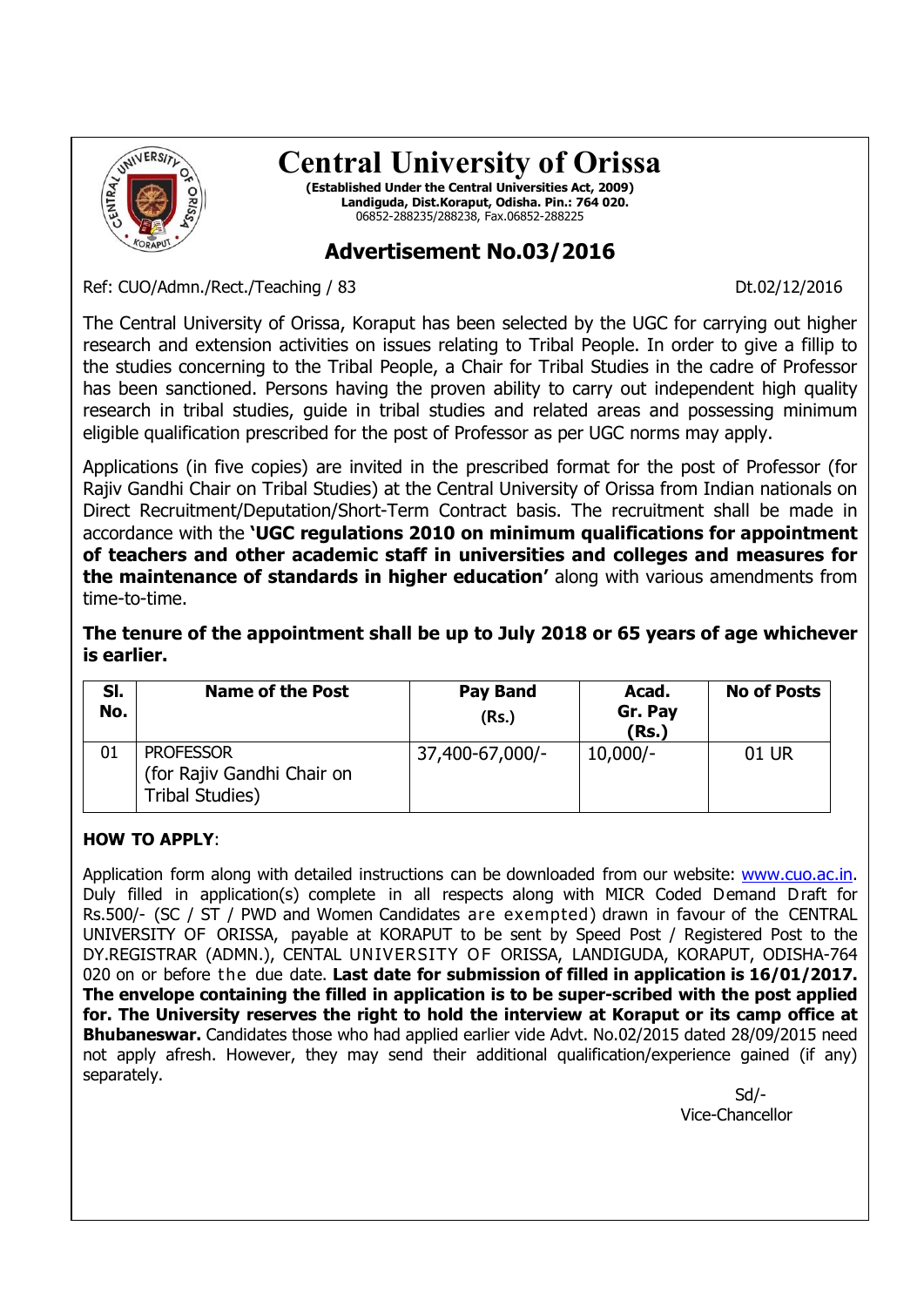#### **MINIMUM QUALIFICATIONS**: **As per UGC Regulations, 2010 and its subsequent amendments as on date**.

#### **Essential qualification for the post of PROFESSOR**

**A.** (i) An eminent scholar with Ph.D. qualification(s) in the concerned / allied / relevant discipline and published work of high quality, actively engaged in research with evidence of published work with a minimum of 10 publications as books and / or research / policy papers.

(ii) A minimum of ten years of teaching experience in University / college, and / or experience in research at the University / National level institutions / industries, including experience of guiding candidates for research at doctoral level.

(iii) Contribution to educational innovation, design of new curricula and courses, and technology – mediated teaching learning process.

(iv) A minimum score as stipulated in the Academic Performance Indicator (API) based Performance Based Appraisal System (PBAS), set out in the **UGC Regulation, 2010 and subsequent amendments thereof**.

**OR**

**B.** An outstanding professional, with established reputation in the relevant field, who has made significant contributions to the knowledge in the concerned / allied / relevant discipline, to be substantiated by credentials.